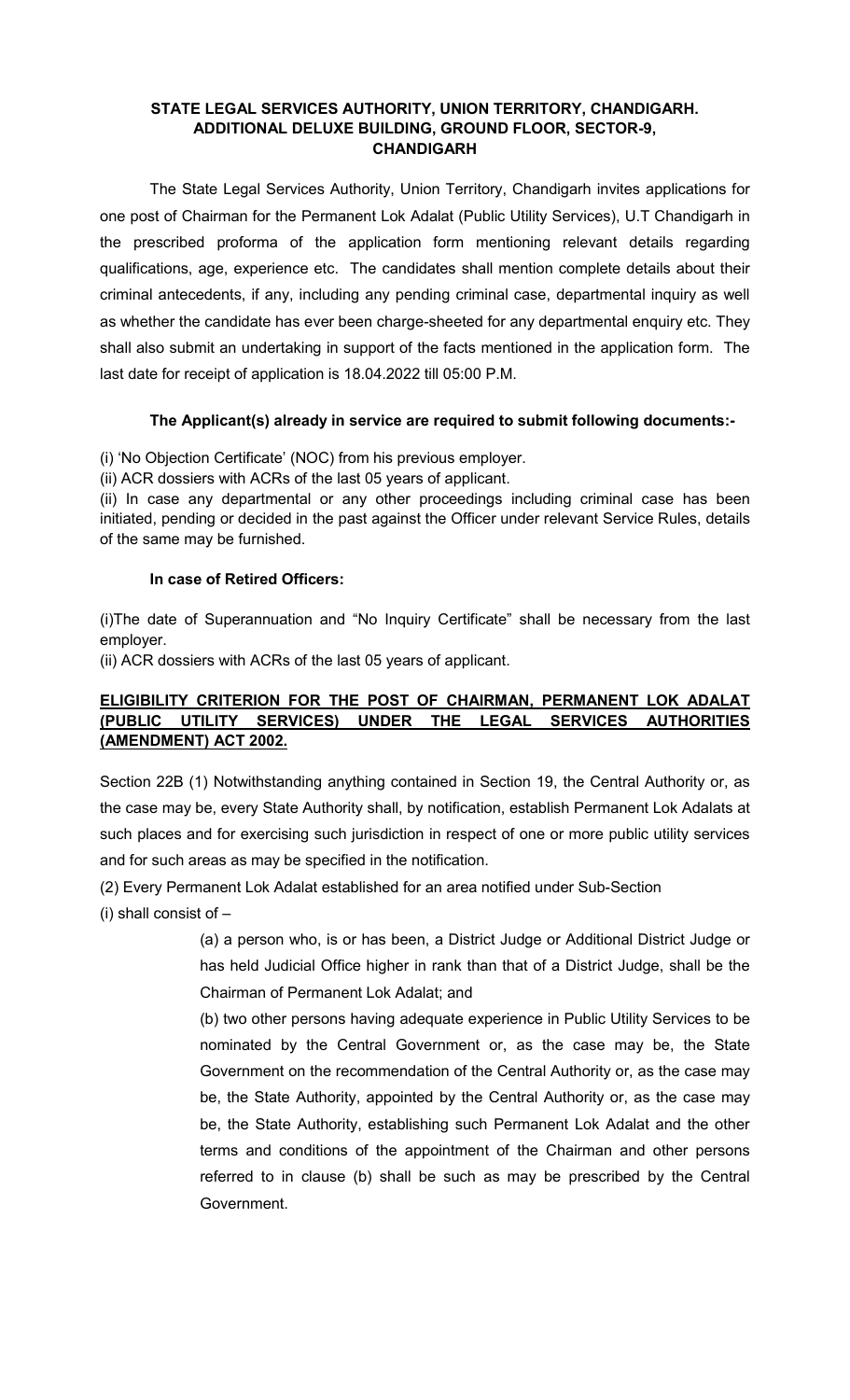## TERMS AND CONDITIONS OF APPOINTMENT OF CHAIRMAN AND MEMBERS UNDER THE PERMANENT LOK ADALAT (OTHER TERMS AND CONDITIONS OF APPOINTMENT OF CHAIRMAN AND OTHER PERSONS) RULES, 2003 (AS AMENDED IN 2016).

## Rule-3

(1) Sitting Fee and other allowances of Chairman and other persons of Permanent Lok Adalat - (1) When a serving judicial officer is appointed as Chairman, he shall receive the salary, allowances and other perquisites as are admissible to a serving judicial officer;

(2) When a retired Judicial Officer is appointed as Chairman, he shall be entitled to a monthly fee of last drawn salary less the amount of pension received by him.

(3) Any other person shall be entitled to a sitting fee of One thousand and Five hundred rupees per sitting.

(4) The Chairman and other person shall be entitled to such travelling and daily allowances on official tour as are admissible to Group 'A' officers of the Central Government.

(5) For the purpose of attending the sittings of Permanent Lok Adalat, the Chairman and other person shall be entitled to conveyance allowance of Five thousand rupees per month.

# Rule-4

Terms and Conditions of Service of Chairman and other persons of Permanent Lok Adalat- (1) Before appointment, the Chairman and other person shall have to take an undertaking that he does not and will not have any such financial or other interest as is likely to affect prejudicially his functions as such Chairman or other person.

(2) The Chairman and other persons shall hold office for a term of five years or till the age of 65 years, whichever is earlier.

(3) Notwithstanding anything contained in sub rule (2), Chairman or other persons may-

(a) by writing under his hand and addressed to the Central Authority or, as the case may be, the State Authority, resign his office at any office;

(b)be removed from his office in accordance with the provisions of Rule-5.

(4) When the Chairman is unable to discharge his functions owing to absence, illness or any other cause, the senior most (in order of appointment) person of Permanent Lok Adalat holding office for the time being shall discharge the functions of the Chairman until the day on which the Chairman resumes the charge of his functions.

(5) The Chairman or any other person ceasing to hold office as such shall not hold any appointment in, or be connected with, the management or administration of an organization which has been the subject of the proceeding under the Act during his tenure for a period of five years from the date on which he ceases to hold such office.

## Rule-5

Resignation and Removal - The Central Authority or State Authority, as the case may be, may remove from office, Chairman or other person who-

(a) has been adjudged an insolvent; or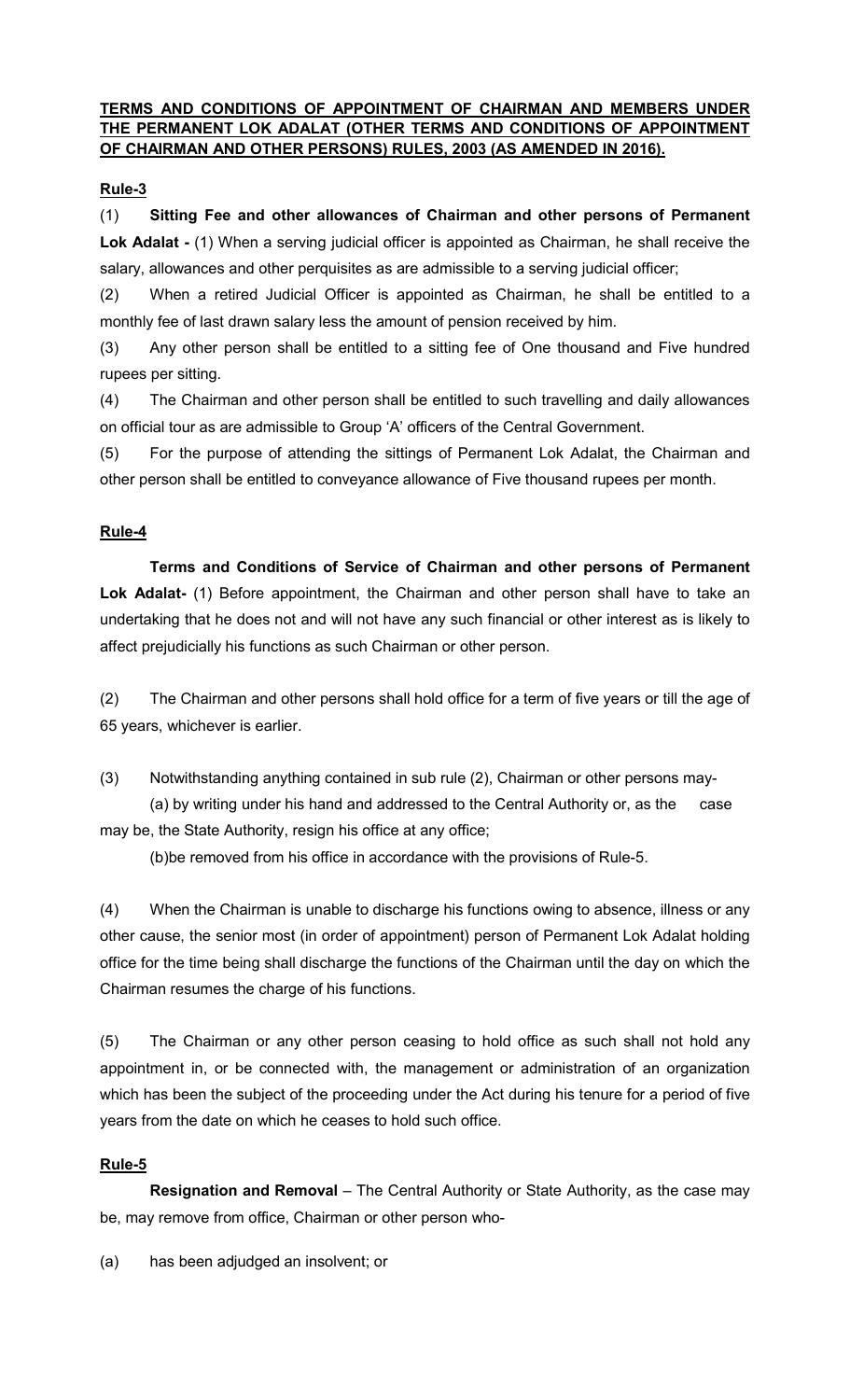(b) has been convicted of an offence which, in the opinion of the Authority, involves moral turpitude; or

(c) has become physically or mentally incapable of acting as such Chairman or other person; or

(d) has acquired such financial or other interest as is likely to affect prejudicially his functions as Chairman or other person; or

(e) has or so abused his position as to render his continuance in office prejudicial to the public interest:

Provided that the Chairman or any other person shall not be removed from his office on the grounds specified in clauses (d) and (e), except on inquiry held in accordance with the procedure prescribed in Rule 6.

#### Note: 1. The candidates are required to apply in the enclosed Performa.

2. Before appointment, the candidates shall have to take an undertaking that he/she does not and will not have any such financial or other interest as is likely to affect prejudicially his/her functions as such Chairman.

3. Applications can be submitted personally or through registered post. Applications(s) received after the last date shall not be entertained under any circumstances. This Authority shall not be responsible for any delay occurred due to Postal/Courier services or otherwise.

4. The serving officers who are interested to apply shall send their applications through proper channel.

6. All announcements/declarations regarding the recruitment process will be uploaded on the Official Website of State Legal Services Authority, U.T., Chandigarh www.chdslsa.gov.in, from time to time. Candidates are strictly advised to keep on visiting the said Website regularly. The Authority shall not be responsible for any kind of failure on the part of the candidate for not visiting the official website from time to time.

SD/-

Member Secretary, State Legal Services Authority, U.T., Chandigarh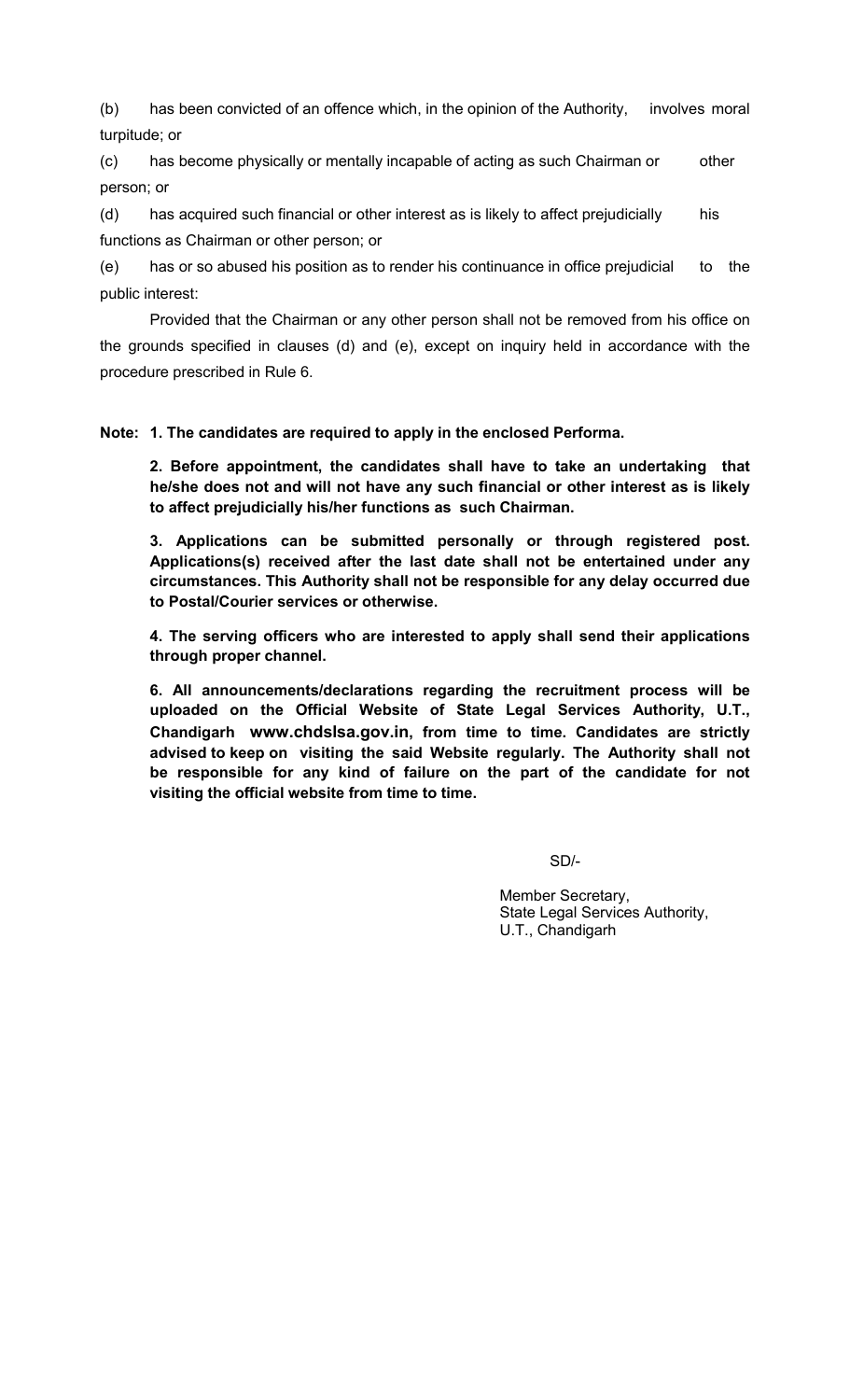## STATE LEGAL SERVICES AUTHORITY, UNION TERRITORY, CHANDIGARH (Single Floor, Additional Deluxe Building, Sector-9D, Chandigarh.)

#### PROFORMA

# APPLICATION FOR THE POST OF CHAIRMAN, PERMANENT LOK ADALAT (PUBLIC UTILITY SERVICES), CHANDIGARH.

Paste recent passport size photograph duly self-attested

SI INTERNATIONAL INDIANA EN NOVEMBRA DE INDIANA EN 18

| 1.  | Name of the Applicant(In Block           |                |                            |  |
|-----|------------------------------------------|----------------|----------------------------|--|
|     | letters)                                 |                |                            |  |
| 2.  | Father/Husband's Name: (In Block         |                |                            |  |
|     | Letters)                                 |                |                            |  |
| 3.  | Date of Birth: (in Christian Era)        |                |                            |  |
| 4.  | <b>Permanent Address</b>                 |                |                            |  |
| 5.  | Correspondence Address                   |                |                            |  |
| 6.  | Mobile No.                               |                |                            |  |
| 7.  | Email ID:                                |                |                            |  |
| 8.  | Nationality:                             |                |                            |  |
| 9.  | Marital Status:                          |                |                            |  |
| 10. | In case of serving candidate             | a.             | Date of Joining Service    |  |
|     |                                          | b.             | <b>Present Designation</b> |  |
|     |                                          | $\mathbf{c}$ . | Scale of Pay and Basic Pay |  |
|     |                                          | d.             | Date of superannuation     |  |
| 11. | In case of retired candidate             | a.             | Date of                    |  |
|     |                                          |                | Retirement/Superannuation  |  |
|     |                                          | b.             | Lost Post held             |  |
|     |                                          | c.             | Last pay drawn             |  |
| 12. | Whether any criminal case has ever       |                |                            |  |
|     | been registered against the applicant?   |                |                            |  |
|     | If yes, give complete details.           |                |                            |  |
| 13. | Whether the applicant has ever been      |                |                            |  |
|     | charge-sheeted<br>for<br>any<br>criminal |                |                            |  |
|     | offence or any departmental              |                |                            |  |
|     | proceedings? If yes, give complete       |                |                            |  |
|     | details.                                 |                |                            |  |
| 14. | Whether the applicant has ever been      |                |                            |  |
|     | convicted by any Court for any           |                |                            |  |
|     | criminal offence?                        |                |                            |  |
| 15. | Whether the applicant has more than      |                |                            |  |
|     | one living spouse?                       |                |                            |  |

Date:<br>Place:

Signature of the Applicant